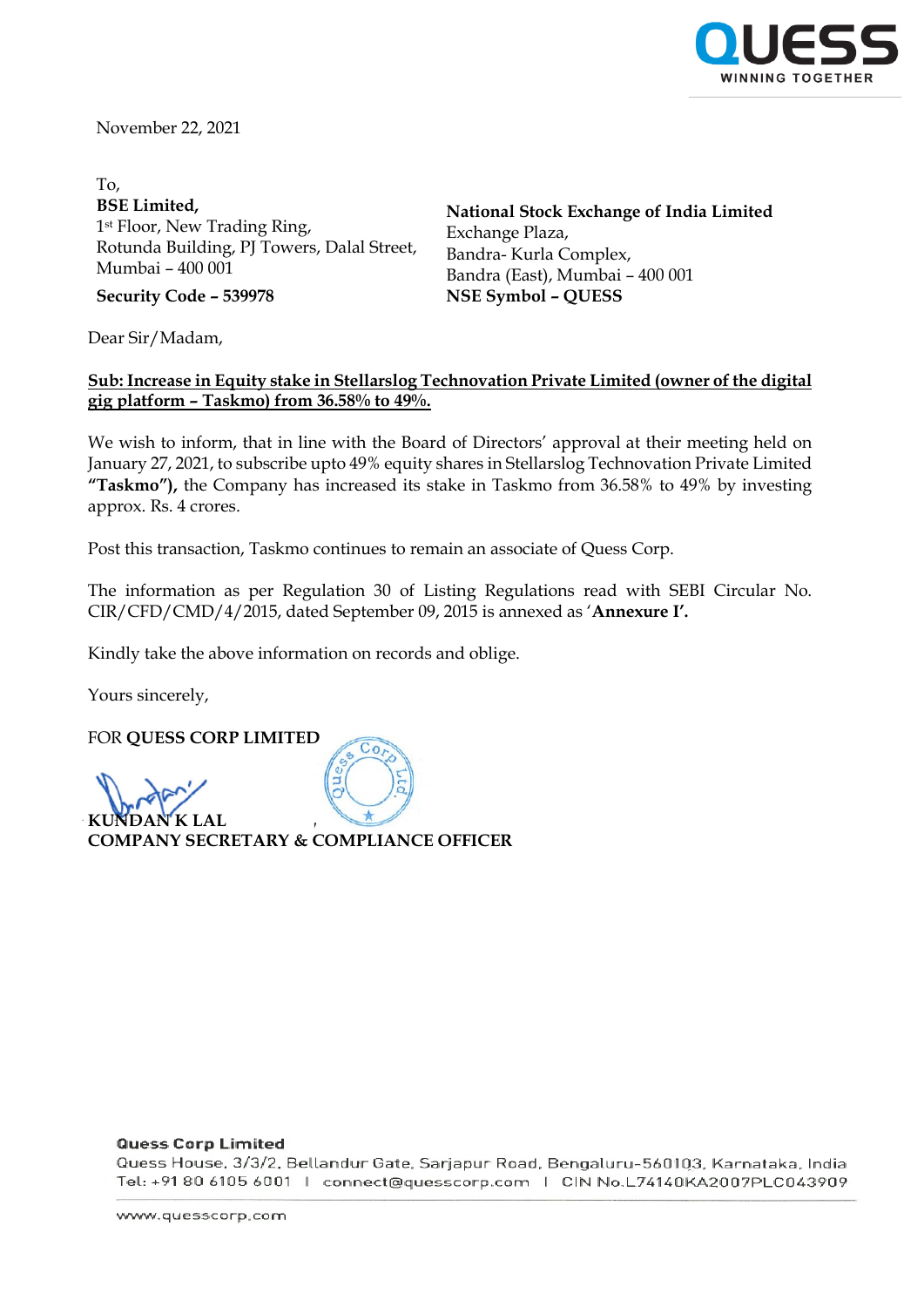

## **Annexure – 'I'**

# **Information as per Regulation 30 of Listing Regulations read with SEBI Circular No. CIR/CFD/CMD/4/2015, dated September 09, 2015**

| S.<br>No. | Particulars                                                                                                                                                                                                                  | <b>Details</b>                                                                                                                                                                                      |
|-----------|------------------------------------------------------------------------------------------------------------------------------------------------------------------------------------------------------------------------------|-----------------------------------------------------------------------------------------------------------------------------------------------------------------------------------------------------|
| 1.        | Name of the target entity, details in brief<br>such as size, turnover etc.                                                                                                                                                   | Technovation<br>$\bullet$ Name:<br>Stellarslog<br>Private Limited.                                                                                                                                  |
|           |                                                                                                                                                                                                                              | • The Company owns and operates a<br>digital platform - Taskmo, which is an<br>online marketplace for gig workers.                                                                                  |
|           |                                                                                                                                                                                                                              | • Its turnover stood at Rs. 1.25 crores in<br>FY 2020-21 and it had 32,000+ users as<br>on 30th September, 2021.                                                                                    |
| 2.        | Whether the acquisition would fall within<br>related party transaction(s) and whether<br>the promoter/ promoter group/ group                                                                                                 | The proposed transaction would not<br>fall within related party transactions.                                                                                                                       |
|           | companies have any interest in the entity<br>being acquired? If yes, nature of interest<br>and details thereof and whether the same<br>is done at "arms' length"                                                             | • The promoter/promoter<br>$\text{group}/$<br>group companies do not have any<br>interest in the Company.                                                                                           |
| 3.        | Industry to which the entity<br>being<br>acquired belongs                                                                                                                                                                    | • Provision of on-demand gig workers<br>for task based assignments.                                                                                                                                 |
| 4.        | effects<br>Objects<br>and<br>of<br>acquisition<br>(including but not limited to, disclosure of<br>reasons for acquisition of target entity, if<br>its business is outside the main line of<br>business of the listed entity) | $\bullet$ This<br>Investment<br>will<br>strengthen<br>Quess' presence in the digital gig<br>economy and enable it to serve the<br>demand for flexible gig workers from<br>existing and new clients. |
| 5.        | Brief details of any governmental or<br>regulatory approvals required for the<br>acquisition                                                                                                                                 | • Not Applicable                                                                                                                                                                                    |
| 6.        | Indicative time period for completion of<br>the acquisition                                                                                                                                                                  | • 4 <sup>th</sup> Tranche to be completed by 23 <sup>rd</sup><br>November, 2021                                                                                                                     |

### **Quess Corp Limited**

Quess House, 3/3/2, Bellandur Gate, Sarjapur Road, Bengaluru-560103, Karnataka, India Tel: +91 80 6105 6001 | connect@quesscorp.com | CIN No.L74140KA2007PLC043909